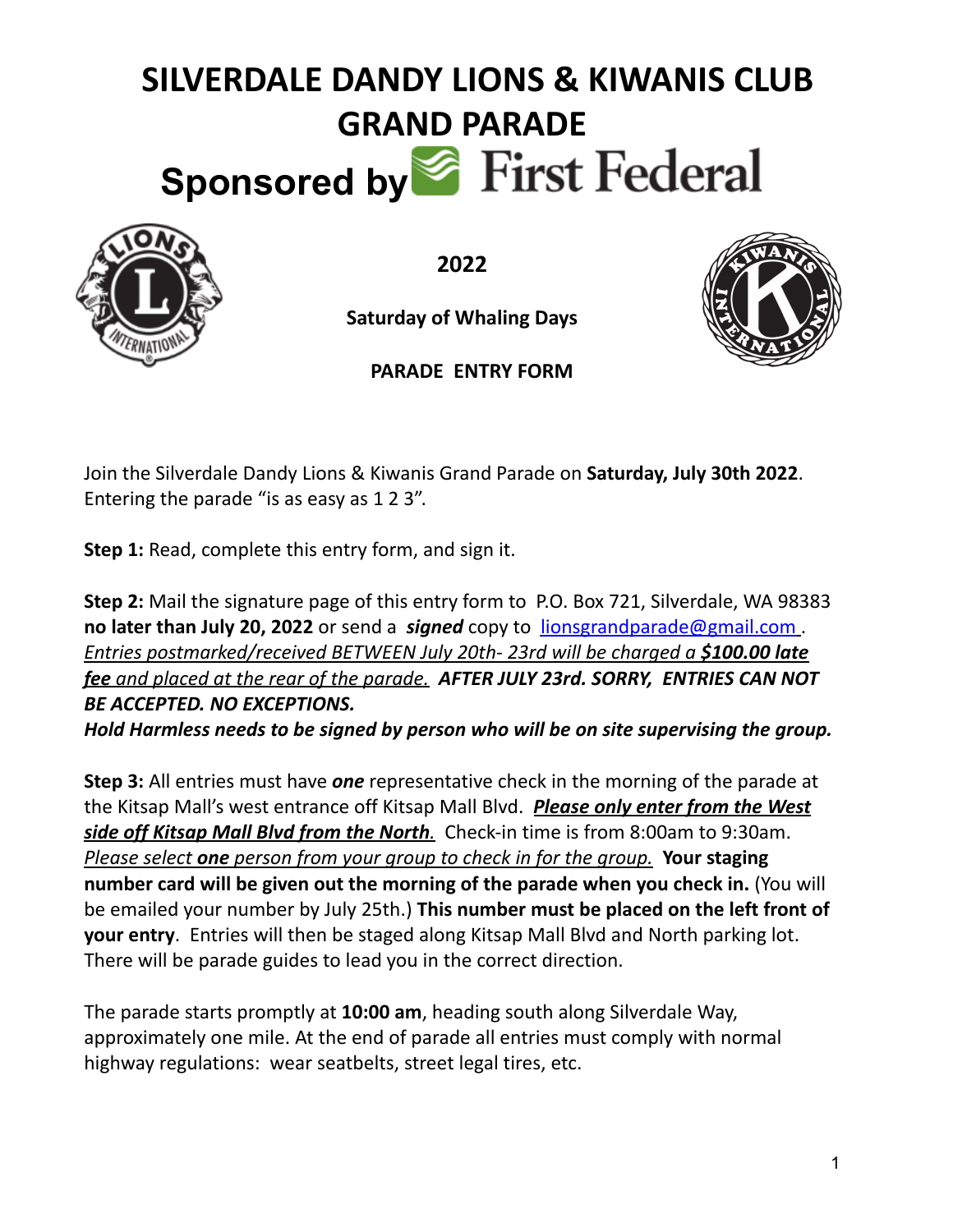

**The following rules apply to all parade participants**. Failure to comply with any of these rules shall be cause for immediate ejection from the parade. Parade chairs reserve the right to deny participation of any entry.

- A. **Stop briefly to perform only** at the four designated performance points (pink whales) **ONLY**. Do not create unnecessary delays and stay within 25 feet of the entry ahead of you.
- B. An **adult clean-up crew** must accompany animals **before, during, and after** the parade.
- C. No speeding, reckless driving, or open exhaust.
- D. No offensive music may be played in the staging area or on the parade route.
- E. **No materials (candy, water. etc.) may be thrown from or by parade entries.** We strongly discourage handouts, but items may be handed out by folks walking with you along the parade. **NO THROWING OF ANYTHING.**
- F. Entries sponsored by and or displaying commercial signage are charged **\$40.00 fee per commercial entity with a limit of 3 vehicles per commercial entry. Additional vehicles \$20 per vehicle.**
- G. Entries of Political character will be charged a **\$75.00 fee** *per* **political candidate up to 4; \$100 per additional Political candidate. Political party fee is \$150 with no candidate.**
- H. Alcoholic beverages/ illegal drugs are forbidden in the staging area and on the parade route**.**
- I. To sell items along the parade route, you must purchase and visibly display a Parade Vendor pass from the Committee Chair. Contact [lionsgrandparade@gmail.com](mailto:lionsgrandparade@gmail.com) by July 15th.
- **J. All motorized entries must send proof of vehicle insurance coverage. (scan the proof of insurance card you show the County Sheriff, State Patrol and etc.**
- **K. Kitsap Mall Blvd and North Mall (we will contact you about your staging location) parking lots are for staging only; vehicles not in the parade must leave the staging area. NO staging at Winco.**

All fees must be paid by July 20th.  $501(c)$  (3) and  $501(c)$  (4) organizations are exempt from fees however IRS proof may be required. Checks should be made payable to the **Silverdale Lions/ Kiwanis Grand Parade** and mailed to PO Box 721, Silverdale, WA 98383. Sorry, no refunds.

If you would like to support the Lions and Kiwanis many community activities, you can include a donation with your entry form or you can attend a meeting to learn more. The Silverdale Kiwanis Club meets at the Fleet Reserve Association Building, 11281 Old Frontier Road, at 6:30 PM on the 1st & 3rd Mondays. The Silverdale Dandy Lions meet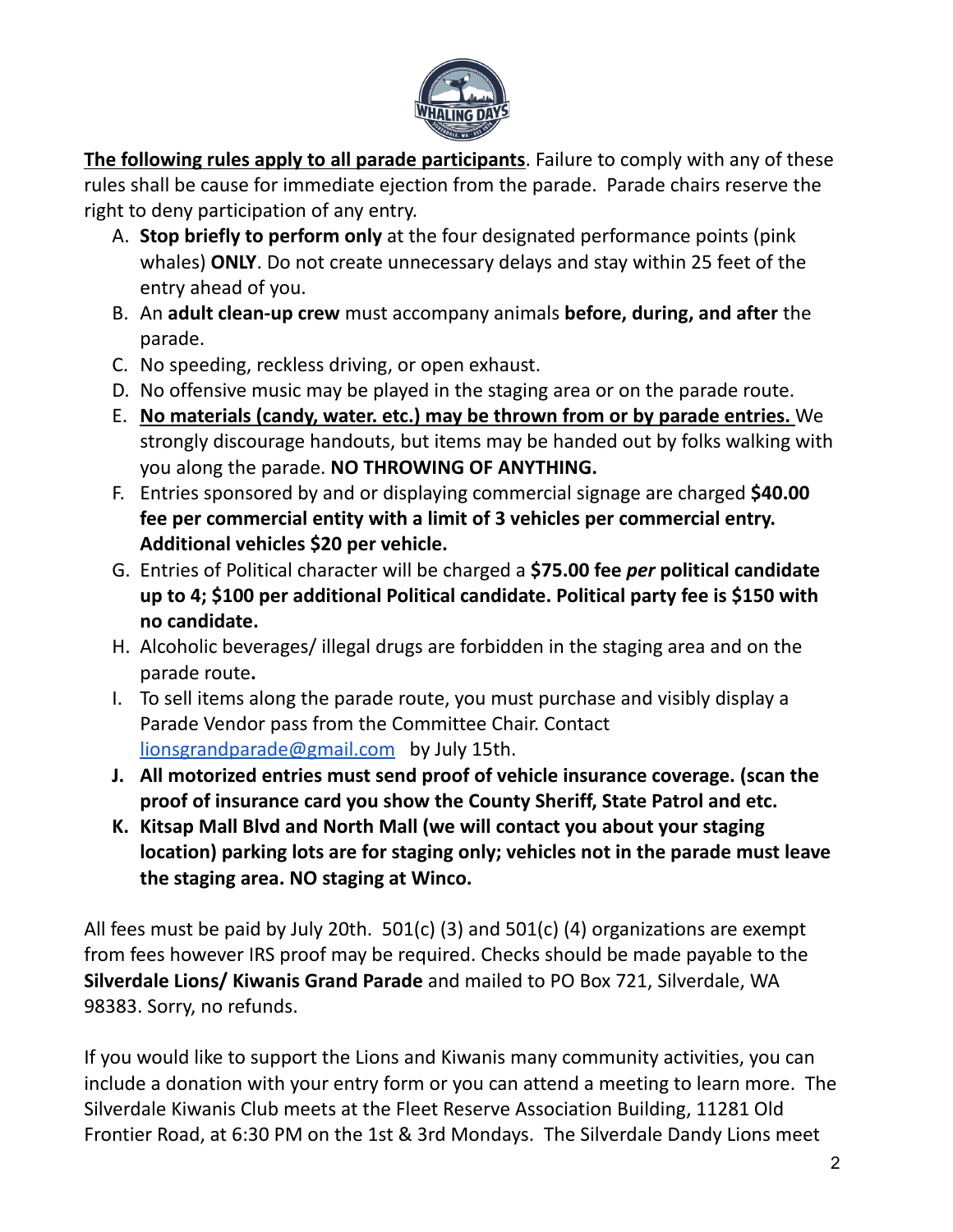at the All Star Lanes & Casino Restaurant, 10710 Silverdale Way NW, at 6:00 PM on the 2nd and 4th Thursdays.

Award results may be posted in the *The Kitsap Sun,* Silverdale Chamber of Commerce, and in the lobby of our sponsor First Federal.

You can buy CDs of the parade from Westsound TV @ 360-613-9734. The parade is slated to be aired on two Sundays @ noon on Comcast channel 12 & Wavecable channel 3 & online at [www.bcat.org](http://www.bcat.org) . Check local listings, subject to change.

Please contact us at [lionsgrandparade@gmail.com](mailto:lionsgrandparade@gmail.com) with any questions.

*Keep previous pages of the entry form for your future reference.*



**SILVERDALE DANDY LIONS & KIWANIS GRAND PARADE ROUTE**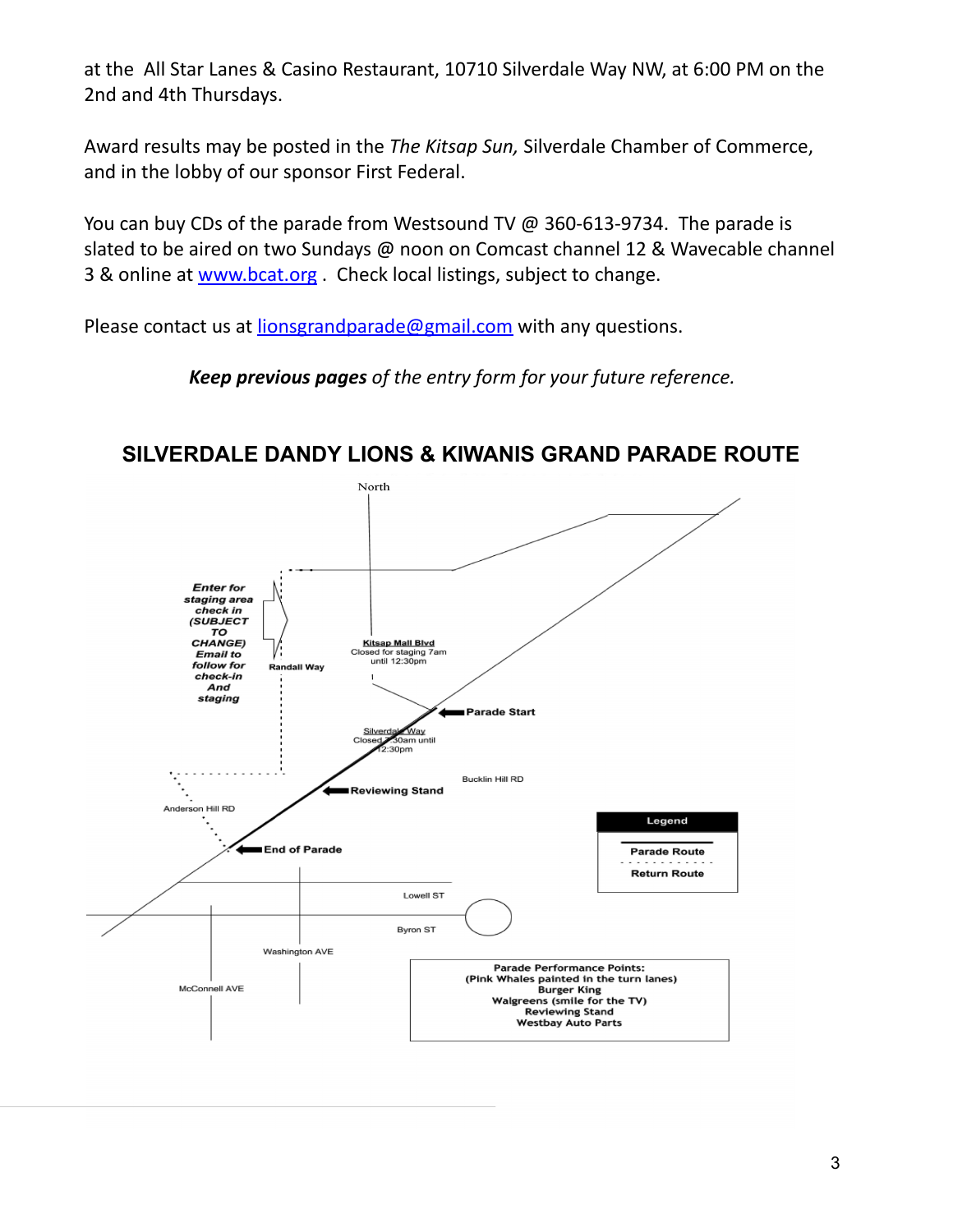**A.** Signing this entry form certifies that I have read, understood and accepted the above rules and the following indemnification agreement and agree to ensure all participants understand the same: " $I$  (we), (name of person/group)

understand that I am fully responsible to carry adequate insurance coverage as required in the State of Washington for this entry and all its participants. I wish to participate in the Silverdale Lions & Kiwanis Grand Parade and assume all risk of bodily injury or property loss or damage that may occur while participating in said parade. The person(s) or organization(s) specified on this entry are the only participants and, as a condition for participation, indemnify and hold harmless the officers, sponsors and members of the Silverdale Lions Club, Silverdale Kiwanis Club, Silverdale Whaling Days, Kitsap Mall and First Federal from all claims, suits, losses, damages, or expenses on account of bodily injury, property loss, or damage arising out of participation in this parade. Further, said person(s) or organization(s) will defend on behalf of the officers and members of the aforementioned organizations all claims or suits arising out of participation in this parade."

→Signature Date

\_\_\_\_\_\_\_\_\_\_\_\_\_\_\_\_\_\_\_\_\_\_\_\_\_\_\_\_\_\_ \_\_\_\_\_\_\_\_\_\_\_\_\_\_\_\_\_\_\_\_ **B**. Circle **ONE** category IF you want to be judged: Vehicles Float Band Mounted Adult fun Child Fun Commercial (\$40.00 fee)

**C**. **What size is your entry**? Please tell us if over 30 feet long or if you have any other special requirements**. Length of vehicles, number or space group will need. This is needed to make sure we have marked off enough space for your entry. (each space is approximately 20 feet)**

**D**. **Entry name:**

**E. PRINT** or **TYPE** (Please use separate paper for script, cut and paste format is what we use) what you want read as you pass by the TV camera/ reviewing stand. Include names/titles, prior accomplishments, history, purpose, etc. To keep the parade moving we limit scripts to a 20 second reading time **(about 40 words)**. **We reserve the right to edit**. If possible, email to [lionsgrandparade@gmail.com](mailto:lionsgrandparade@gmail.com).

\_\_\_\_\_\_\_\_\_\_\_\_\_\_\_\_\_\_\_\_\_\_\_\_\_\_\_\_\_\_\_\_\_\_\_\_\_\_\_\_\_\_\_\_\_\_\_\_\_\_\_\_\_\_\_\_\_\_\_\_\_\_\_\_\_

| <b>F.</b> Point of Contact: Name: |        |      |      |
|-----------------------------------|--------|------|------|
| Address:                          |        |      |      |
| City:                             | State: | Zip: | Cell |
| Email:                            |        |      |      |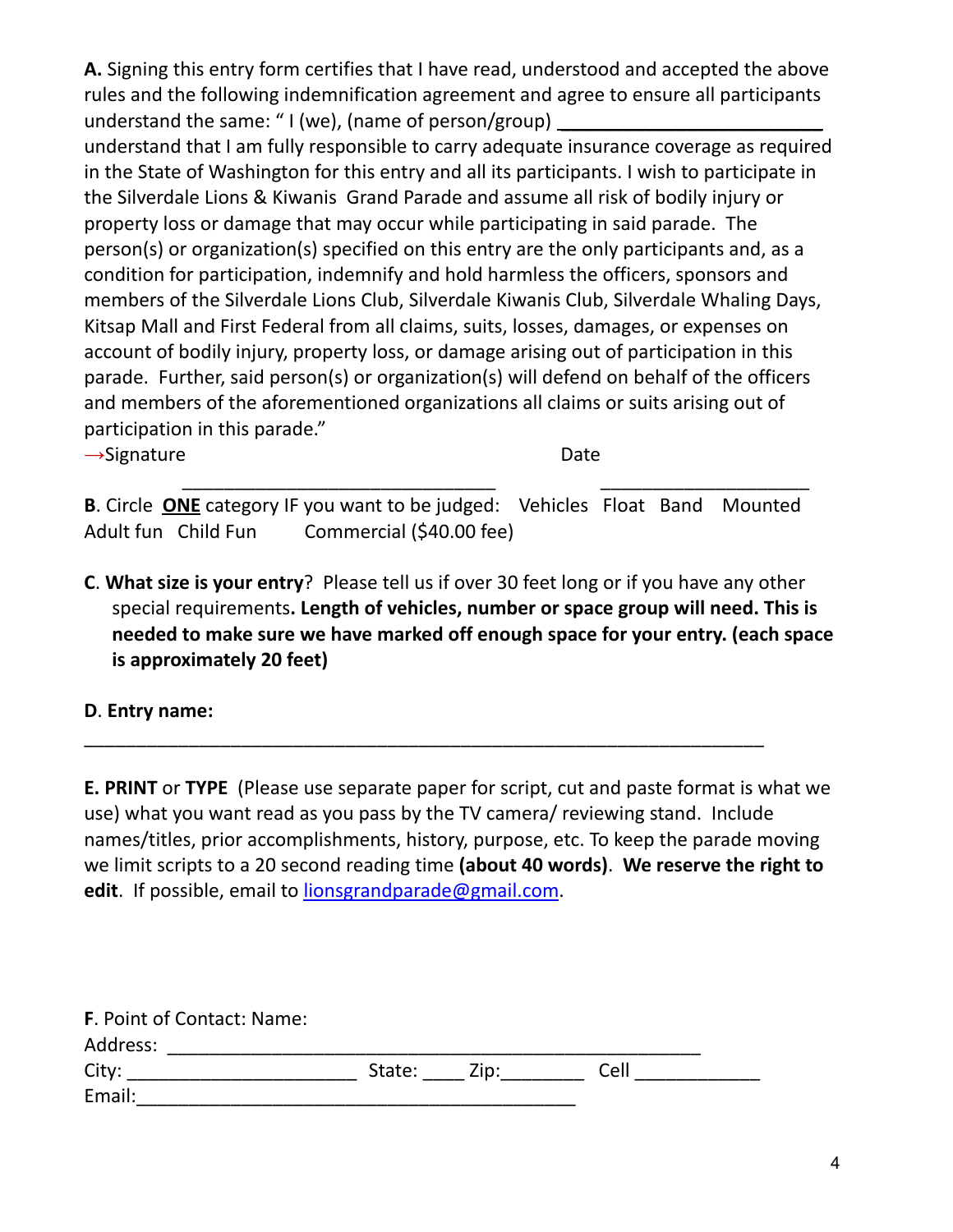**→**Postage Stamp

SILVERDALE LIONS/KIWANIS GRAND PARADE PO Box 721 SILVERDALE WA 98383

Fold outside for return if using US Postal Service to mail

## SILVERDALE LIONS/KIWANIS grand parade PO BOX 721, SILVERDALE, WA 98383